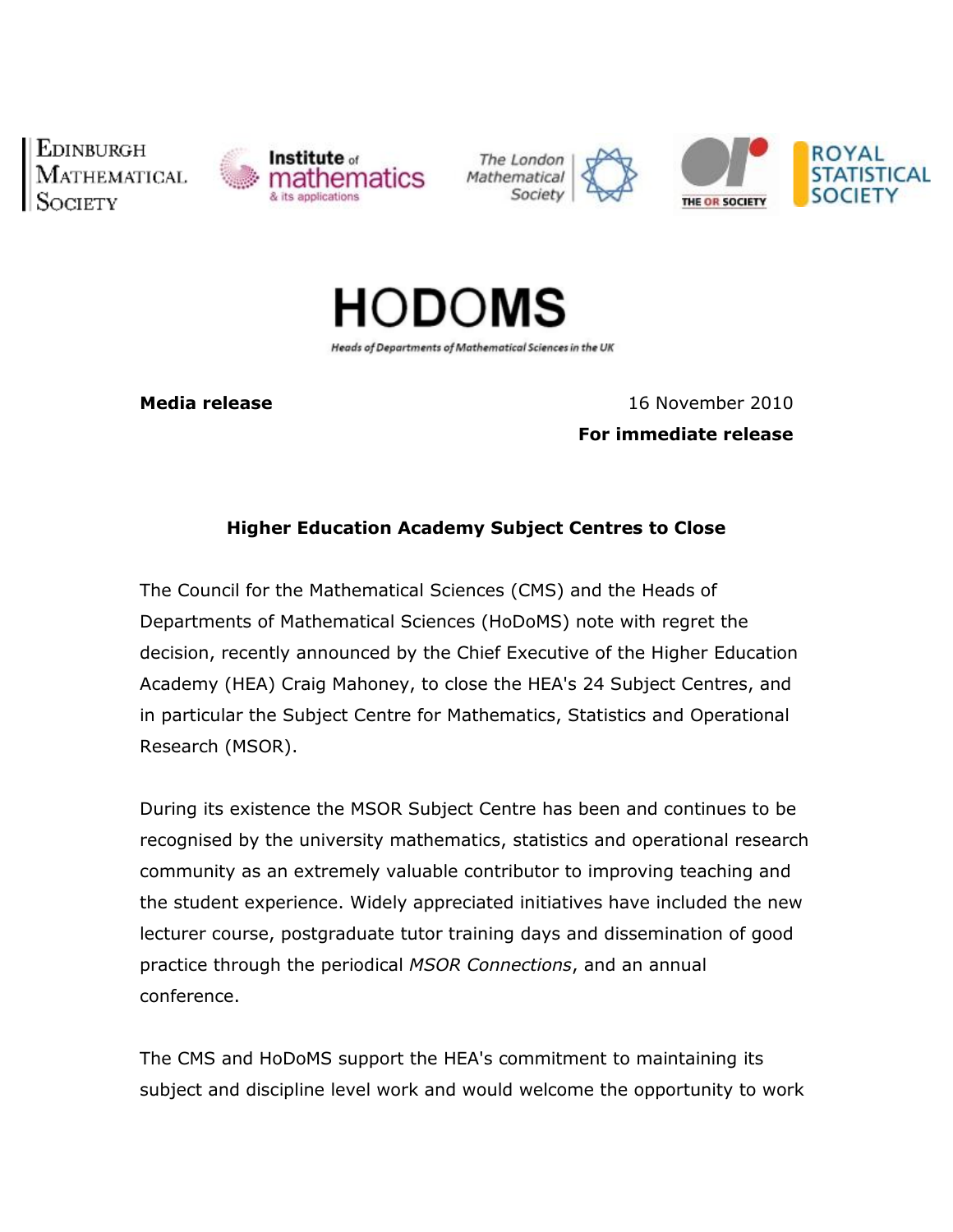the HEA to shape its subject level services in its new structure. The CMS and HoDoMS also hope that the HEA will use senior figures from within the ana nobono sciences community to help it deliver its future agenda in  $\cdots$ MSOR.

Neil Challis, Chair of the MSOR Advisory Panel, commented, "We are sad t<sub>o</sub> hear of the loss of the MSOR Subject Centre, and very anxious to  $\frac{1}{2}$ understand what discipline focused support can be saved".

 Frank Kelly FRS, Chair of the Council for the Mathematical  $\cdots$ sciences, Sciences, added that, "The Council for the Mathematical Sciences, the main UK mathematical societies, regrets the loss of the . Sp. 355 iting the main on mathematical booletics, regrets the loss of the<br>Centre for Mathematics, Statistics and Operational Research, which sup<br>1 been responsible for widely appreciated initiatives such as the new liaa boo resepthene for masily approduced initiatives sach as the new.<br>course. The CMS hopes to work with the Higher Education Academy's news:<br>new structure to further improve teaching quality in Mathematics."

### **for Editors**

1. The **Council for the Mathematical Sciences** (CMS) provides an authoritative 1. The **Council for the Mathematical Sciences** (CMS) provides an authoritative<br>and objective body that exists to develop, influence and respond to UK policy issues and objective body that exists to develop, influence and respond to UK policy issues<br>that affect the mathematical sciences in higher education and research, and that affect the mathematical sciences in higher education and research, and<br>therefore the UK economy and society in general. The CMS was established in 2001 therefore the UK economy and society in general. The CMS was established in 2001<br>by the Institute of Mathematics and its applications (IMA), the London Mathematical by the Institute of Mathematics and its applications (IMA), the London Mathematical<br>Society (LMS) and the Royal Statistical Society (RSS). In 2008 the Edinburgh Society (LMS) and the Royal Statistical Society (RSS). In 2008 the Edinburgh<br>Mathematical Society (EMS) and the Operational Research Society (ORS) became Mathematical Society (EMS) and the Operational Research Society (ORS) became<br>members of the CMS, providing the CMS with a broader view across mathematical<br>sciences and throughout the UK.

2. The London Mathematical Society (LMS) is the UK's learned society for 2. The London Mathematical Society (LMS) is the UK's learned society for<br>mathematics. Founded in 1865 for the promotion and extension of mathematical mathematics. Founded in 1865 for the promotion and extension of mathematical<br>knowledge, the Society is concerned with all branches of mathematics and its knowledge, the Society is concerned with all branches of mathematics and its<br>applications. It is an independent and self-financing charity, with a membership of applications. It is an independent and self-financing charity, with a membership of<br>over 2600 drawn from all parts of the UK and overseas. Its principal activities are the organisation of meetings and conferences, the publication of periodicals and books, organisation of meetings and conferences, the publication of periodicals and books,<br>the provision of financial support for mathematical activities, and the contribution to the provision of financial support for mathematical activities, and the contribution to<br>public debates on issues related to mathematics research and education. It works collaboratively with other mathematical bodies worldwide. It is the UK adhering body